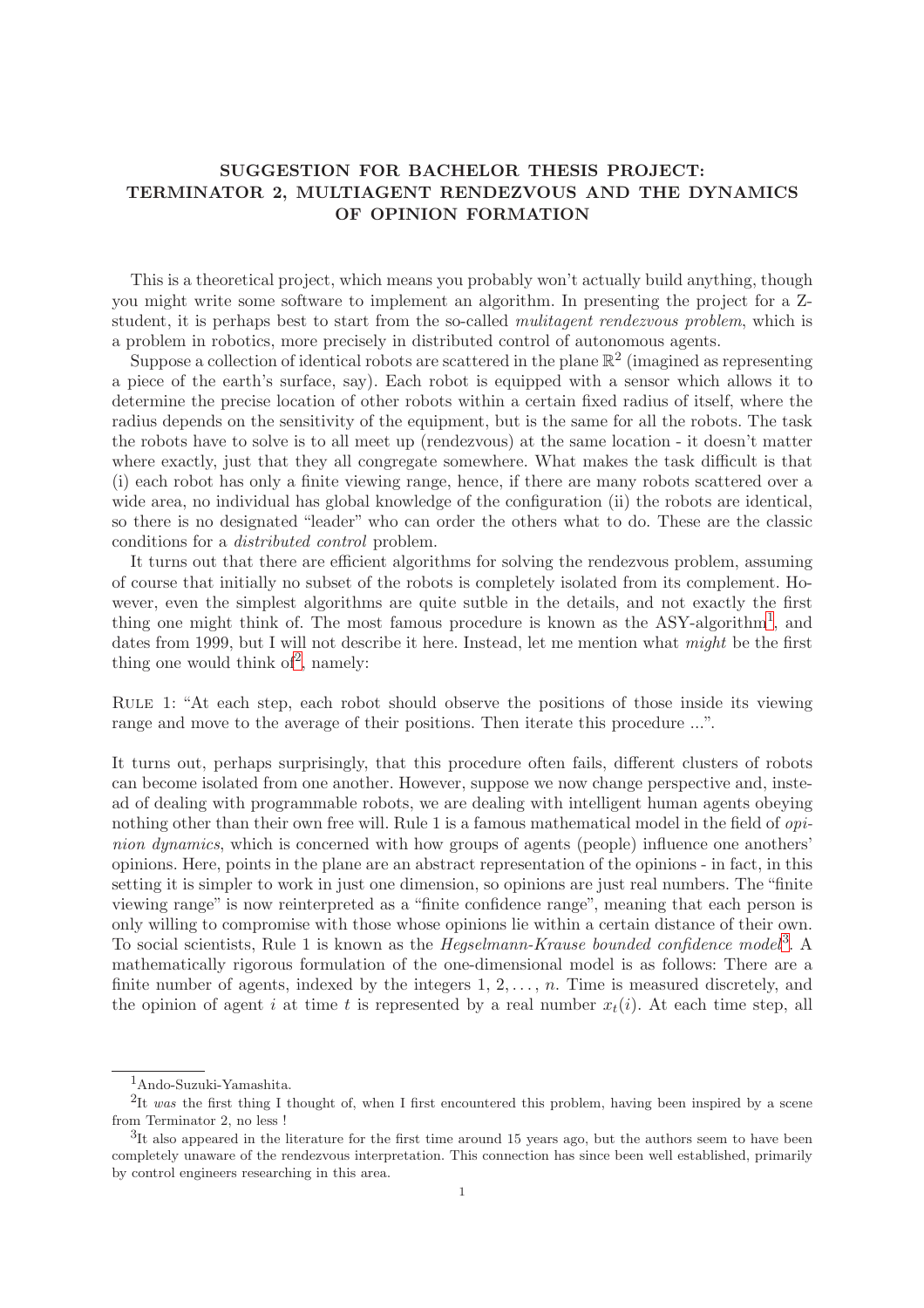agents simoultaneously update their opinions according to the formula

$$
x_{t+1}(i) = \frac{1}{|\mathcal{N}_t(i)|} \sum_{j \in \mathcal{N}_t(i)} x_t(j),
$$

where  $\mathcal{N}_t(i) = \{j : |x_t(j) - x_t(i)| \leq 1\}$ . In words, each agent updates his opinion to the average of those which currently lie within unit distance of his own.

Edvin Wedin and myself have been working on this model for the last year or so, and have proven a number of theorems about it, see the references below. Indeed, mathematically this apparently simple model is still poorly understood and proofs are still being sought for many fundamental phenomena which have been observed in simulations. The introductions to our papers are hopefully legible and give a good overview of the current state of knowledge<sup>[4](#page-1-0)</sup>.

Z-students are welcome to work on the opinion dynamics aspects of this project (which is an ongoing research project in the math department), but may be more interested in the control engineering aspects which we started out from. In addition to learning about the field in general, and studying the existing literature, some specific possible goals for a project with the latter focus are given below. Note, however, that this is an active research field, and we are quite open to the idea of students following their own alternative inclinations.

IDEA 1: Learn the ASY-algorithm and implement it graphically.

IDEA 2: Simulate the 2-dimensional Hegselmann-Krause model. So far, Edvin and I have only coded for the one-dimensional model. In higher dimensions, the dynamics are more subtle, for example groups of agents which are isolated from one another can get back into contact in ways which cannot happen in 1-D. Hence, it is expected that some genuinely new phenomena will appear. It would make a very valuable contribution to our current research to have good simulation code in two and even higher dimensions.

IDEA 3: Recently, a group of German researchers have published papers dealing with "opinion" control" in the HK-model. The idea here is that someone, say a marketer or a political lobbyist, tries to"plant"opinions in such a way as to influence the dynamics in a way they desire. This is a new way of looking at opinion dynamics as a control engineering problem, and may lead to exciting new discoveries. A project could involve studying these new papers, summarising them and maybe running some simulations of your own (or even proving a new theorem in the best case !).

IDEA 4: The most ambitious, but also the least well-defined, idea we have is to move beyond the rendezvous problem per se, and look at other kinds of distributed control problems. In particular, there was a big media fuss recently about this topic:

http://www.bbc.com/news/science-environment-28739371

The project could involve studying their original paper, [5] below, as well as earlier references, and describing their algorithm, perhaps even implementing it (on a computer) for a smallish number of agents. Obs! Most of the literature concerning Idea 4 is not very mathematical in nature. This may or may not suit you, but it is also likely that Edvin and I are less familiar with it and you may find us learning along with you !

For more detailed information, contact Peter Hegarty, hegarty@chalmers.se

PREREQUISITES: Apart from linear algebra, thee aren't really any definitive mathematical prerequisites, there isn't any high-powered theory behind this stuff and it is possible to pick up

<span id="page-1-0"></span><sup>&</sup>lt;sup>4</sup>This field is very young and I don't know of any good textbook, certainly not a good mathematical text.